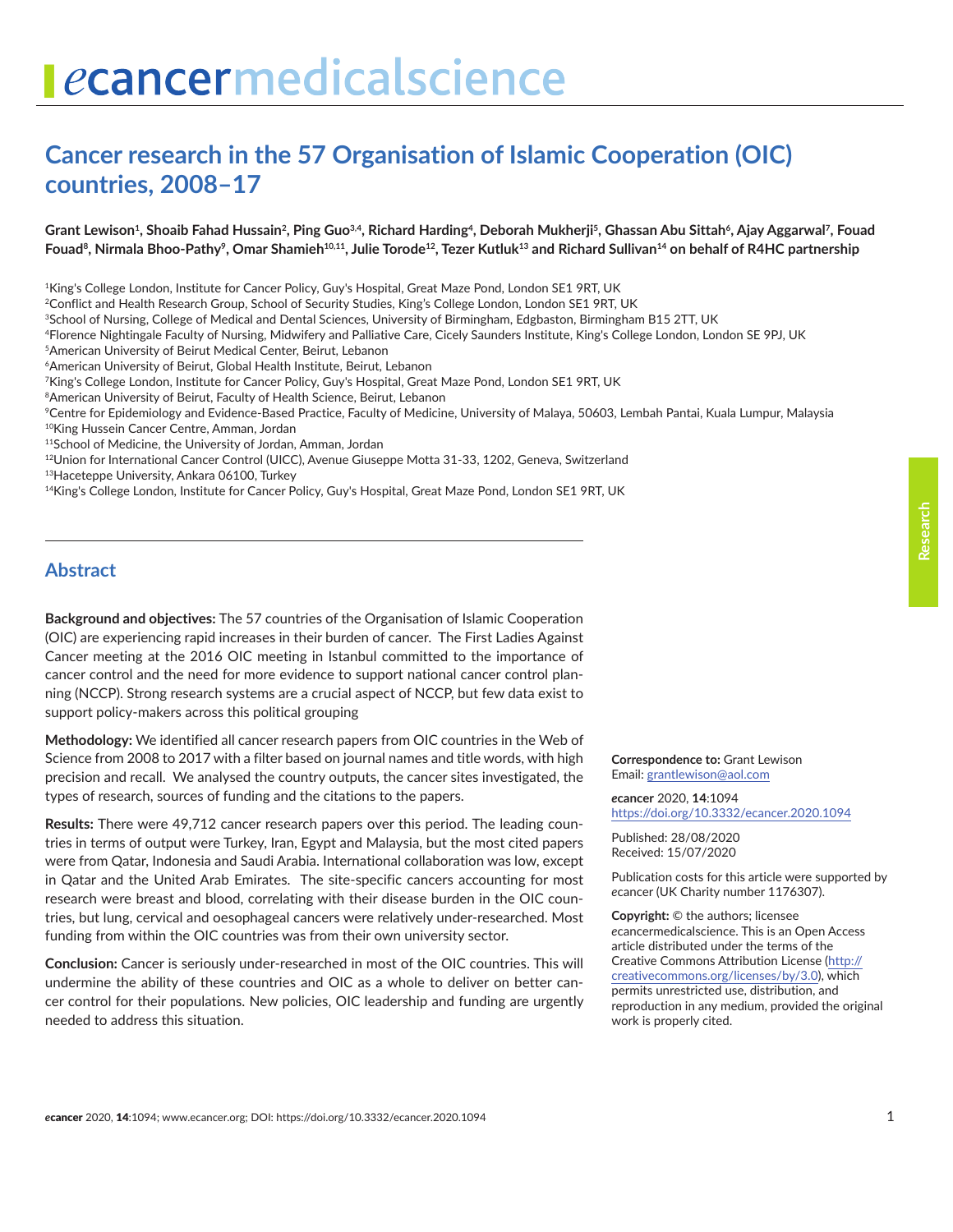#### **Introduction**

The Organisation of Islamic Cooperation (OIC) is the second largest intergovernmental organisation after the United Nations (UN) with a membership of 57 countries and 5 observer states across four continents, but primarily in Asia and Africa (27 in each), as shown in [Table 1.](#page-6-0) The OIC aims to represent the collective political and socio-economic interests of the Muslim world [\[1, 2\]](#page-13-0). The organisation also includes efforts to enhance cooperation between member states in healthcare, technology, research and development and education although it does not have a specific focus on cancer control [\[3\].](#page-13-0) OIC member states collectively constitute over 1.8 billion people, i.e., approximately 23% of the world's population. With a population growth rate of 1.86% between 2010 and 2015, this proportion is projected to increase with rapid ageing that makes cancer control in the next decade a crucial health domain [\[4\].](#page-13-0)

The OIC has a diverse and contrasting socio-economic and human development index (HDI) profile, encompassing some of the least developed regions in the world, e.g., Sub-Saharan Africa and some of the wealthiest and most developed countries in the Arabian Gulf. It also faces challenges from conflicts, e.g., Syria and Yemen. OIC member states collectively host the world's largest demographically transitioned refugee populations, for which cancer control is a significant issue [\[5\].](#page-13-0) In light of these challenges, the OIC and subsidiary bodies such as the Islamic Development Bank (IsDB) have galvanised support among Muslim majority countries for global health objectives [\[16,](#page-14-0) [7\]](#page-13-0). Initiatives such as the Global Muslim Philanthropy Fund for Children [\[8\]](#page-14-0) and the OIC 2025: Programme of Action have also been launched to enhance the efforts by OIC member states to achieve the sustainable development goals including cancer control [\[9\].](#page-14-0)

The importance of cancer control for OIC becomes apparent because of 18.1 million new cancer global diagnoses in 2018, and 10% were in OIC member states [\[10, 11\],](#page-14-0) as were 12% of global cancer deaths [\[4\].](#page-13-0) The rising burden of cancer was acknowledged at the 13th OIC Summit in Istanbul in April 2016 with the Istanbul Declaration against cancer under the auspices of the First Ladies' Leadership on Cancer Control [\[4\].](#page-13-0) As a part of the Istanbul Declaration, the Research for Health in Conflict partnership (r4hc-mena.org) committed to providing research evidence to inform not only the widely distinct political research economies of OIC member states but also key research funders such as the IsDB and the African Development Bank [\[12\].](#page-14-0) The main objective of this analysis is to provide information about one of the critical pillars of cancer control, namely research. Insights into relative strengths and weaknesses of cancer research across the OIC can be used by both national policy-makers and more widely within supranational OIC strategies to support new approaches to building research ecosystems.

#### **Methodology**

#### *Search strategy*

Articles and reviews in cancer research in 2008–17 with an address in one of the 57 OIC countries were identified in the Web of Science (WoS, © Clarivate Analytics). They were identified by means of a previously validated search filter (ONCOL) based on 185 specialist cancer journals and 323 title words or phrases, which included the names of cancers, drugs used to treat them and genes that increased (or decreased) the risk of cancer [\[13, 14\]](#page-14-0). Papers were selected if they were in a cancer journal or had one or more of the listed words or phrases or both. [Cancer journals were included if 90% (or more) of their papers had one of the listed title words.] The precision (specificity) of the filter was *p* = 0.95 and the recall (sensitivity) was *r* = 0.98, so the true number of cancer papers was 0.95/0.98 = 0.97 times the apparent number. All the papers identified by the filter were retained, and their details were downloaded to a spreadsheet and saved for 50 that had been retracted. There was no language restriction.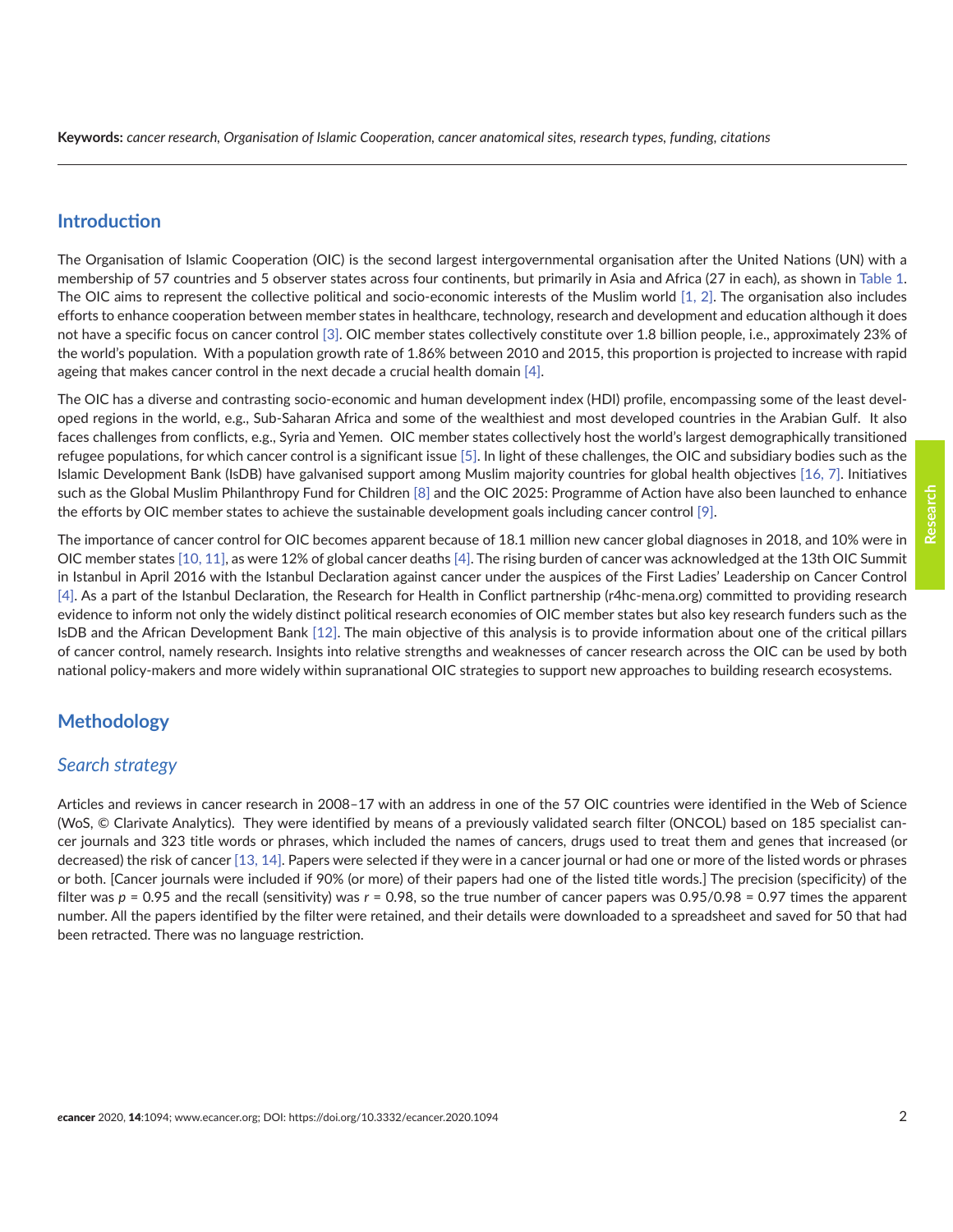This was carried out in September 2018, by which time the tally of 2017 papers would have been effectively complete. The 5-year citation scores (actual citation impact, ACI) for the papers from 6 years, 2008–13, were also determined from the WoS separately and copied and pasted to the file of papers.

# *Analysis of countries and subjects*

The addresses on the papers were analysed by means of a Visual Basic for Applications program to show the fractional counts of the countries. For example, a paper with two Turkish addresses and one from France would be classed as TR = 0.67 and FR = 0.33. To put the research outputs of the different countries in context, they were plotted against the healthcare expenditures of the leading OIC states. [We also tried plotting them against the wealth and populations of the OIC countries.] As the outputs of the leading OIC states had been increasing quite rapidly in recent years and as, in 2015, the WoS was expanded to process many additional journals published outside North America and Western Europe, we used outputs in 2015–17 and compared them with healthcare expenditures for 2015.

We also applied two special filter programs to the papers' titles and journal names in order to classify them by the anatomical cancer site(s) investigated by the authors and the type of research (e.g., genetics, surgery and palliative care) [\[14\].](#page-14-0) We used a similar methodology to identify papers that concerned the clinical trials or paediatrics. We compared the overall OIC outputs on major cancer sites with the relative collective disease burden in DALYs from cancers on each site in 2010. [Data for the disease burden in 2015 are available, but the amount of research in 2008–17 would not have been much influenced by them.] Outputs on different anatomical sites or research types were also cross-tabulated by the fractional counts of the leading OIC countries (i.e., the 15 with the largest outputs of cancer research papers) so as to show which ones were relatively specialising on particular sites or research types.

We also wished to see the amount of international collaboration in cancer research by the OIC countries. For this purpose, we calculated the fractional count contributions of the leading OIC countries to their papers, and the corresponding contributions by other OIC countries, by Canada and the USA, the EUR31 countries (the 27 member states of the European Union + Iceland, Norway, Switzerland and the UK) and the Rest of the World.

### *Analysis of funding*

A further analysis was of the funding of these cancer research papers. Since 2009, the Science Citation Index, a major component of the Web of Science, has recorded the funding acknowledgments on the papers it includes. However, the names of the individual explicit funders are given in a number of different formats, so we use three-character (trigraph) codes to identify them, together with two digraph codes to connote their sector (government, non-profit, commercial and international) and their nationality [\[15\]](#page-14-0). We recorded the numbers of funders per paper and the percentage of papers, which acknowledged explicit funding, for the OIC papers with and without third-country collaboration as a function of time. We also coded for the analysis of the major funding sources in 10 non-OIC countries who collaborated on these papers and also the main governmental and academic (university) funding sources in 10 leading OIC countries.

# *Analysis of citations*

The citation counts of the papers in the first 5 years beginning with the year of their publication, ACI, were multiplied by the fractional contributions of each country to each paper, and the totals were then divided by the fractional counts of the countries' contributions. The papers were also sorted by their ACI values, and the top 5% of the whole cohort for the 6 years from 2008 to 2013 identified; they were cited 29 times or more. The percentages of each country's citable papers that received this number of citations or more, on a fractional count basis, were then calculated as percentages, divided by the average for the OIC of 5% and then multiplied by 100 to give a 'world scale' value [\[16\].](#page-14-0) This gives an alternative ranking of the OIC countries based on their presence among the most cited papers although this is normally fairly similar to one based on mean ACI values.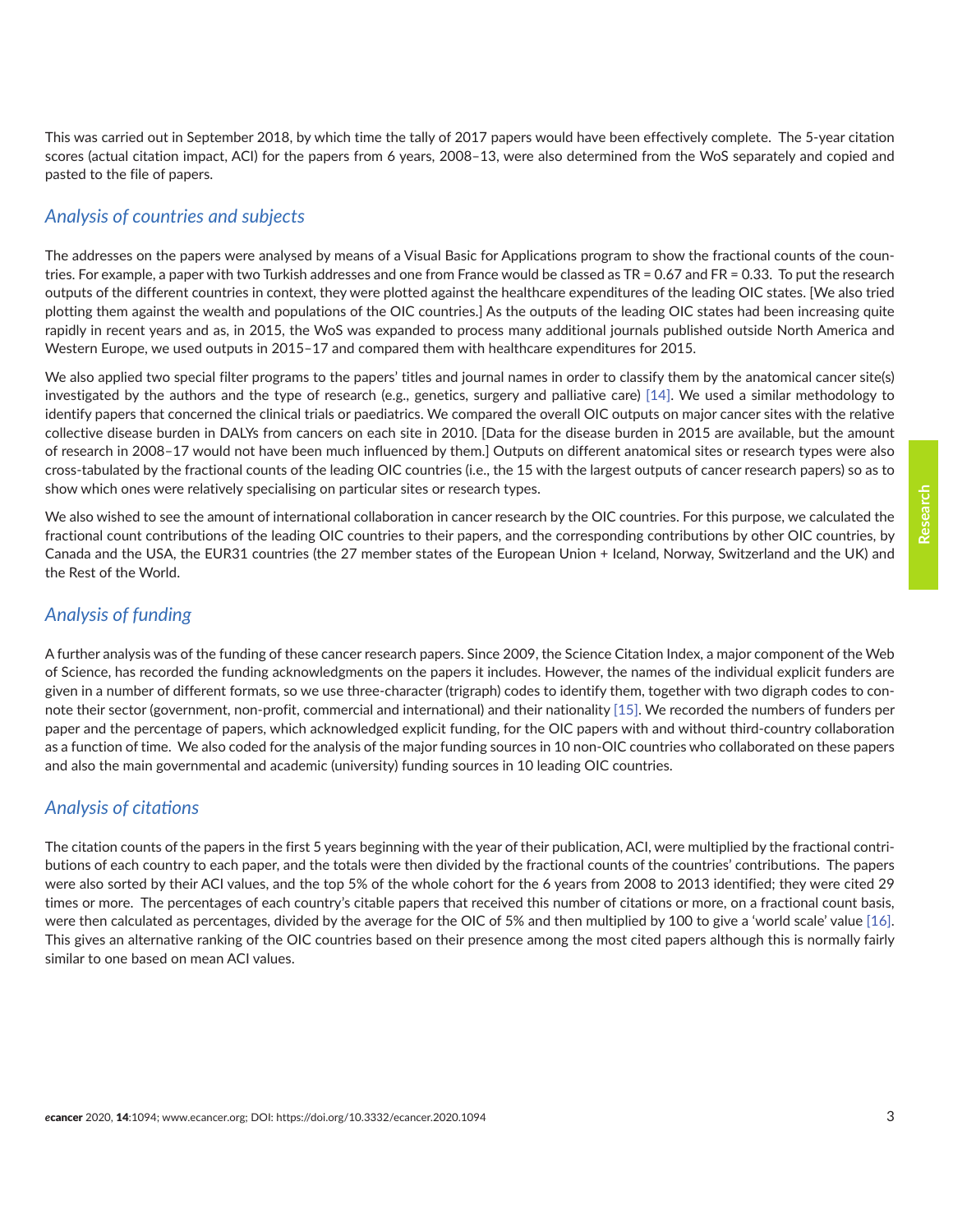#### **Results**

#### *Cancer research outputs*

The total number of papers in the file was 49,712 over the decade 2008–17, of which authors from OIC countries contributed a total of 41,064 (83%), and the remainder came from EUR31 countries (7.4%), Canada and the USA (5.7%) and the rest of the World (4.3%). The gross output of OIC cancer research papers rose from 2470 in 2008 to 8,387 in 2017 or by a factor of 3.4. However, the biggest year-onyear increase was from 5,297 in 2014 to 6,923 in 2015 when the WoS increased its coverage of journals from OIC countries (and others), as shown in Figure 1.

Overall, the top four cancer research-active OIC countries were Turkey (TR), with 15,269 papers in 2008–17, Iran (IR with 8,374), Egypt (EG with 4,330) and Malaysia (MY with 2,466). The output from most countries grew at about 14% *per annum* over the decade, but it was much higher in Qatar (QA +35% p.a.) and Indonesia (ID +29% p.a.) and lower in Turkey (+8.2% p.a.), Nigeria (NG +7.5% p.a.) and, especially, Tunisia (TN +2.3% p.a.) and actually *negative* in Kuwait (KW, –3.8% p.a. [For most OIC countries with small outputs, an annual percentage increase is not meaningful.]

A comparison of country outputs in 2015–17, for those with at least 10 papers, with their healthcare expenditures in 2015, is shown in [Figure 2](#page-4-0) (Libya and Syria are omitted as GDP data were not available). Tunisia, Egypt and Turkey were relatively the most productive, with more than four times the output that would be expected based on the least-squares correlation line, whereas Sudan, Algeria and Indonesia were relatively the least research-active, compared with their national healthcare expenditures. The correlation with a power-law least squares line (based on all the OIC countries, for which the data were available) is positive and fairly good  $(r^2 = 0.57)$  It is much better than for a plot of research outputs against GDP (for which  $r^2 = 0.29$ ), against population ( $r^2 = 0.03$ ), or with a plot of papers per million population against the countries' HDI for which  $r^2$  = 0.06.

#### *International collaboration*

[Figure 3](#page-5-0) shows the amounts of international collaboration for the 15 leading OIC countries, ordered by the percentage of foreign contributions to their papers. These range from nearly 62% for Qatar (QA) down to 9% for Turkey. The OIC countries collaborate very little with each other. For these 15 countries, only 4.4% of their outputs come from others in the total group of the 56 other countries, compared with Canada and the USA, and the EUR31 countries. The largest intra-OIC collaborations are for Saudi Arabia (SA, 16.3%), the United Arab Emirates (AE, 12.8%), Qatar (QA, 11.7%) and Egypt (EG, 9.1%).



**Figure 1. Outputs of cancer research papers in the WoS from the OIC countries, 2008–17, showing the contributions from Canada + USA, the EUR31 countries and the rest of the World (RoW). Note the big increase from 2014 to 2015 caused by the increase in journal coverage of the WoS.**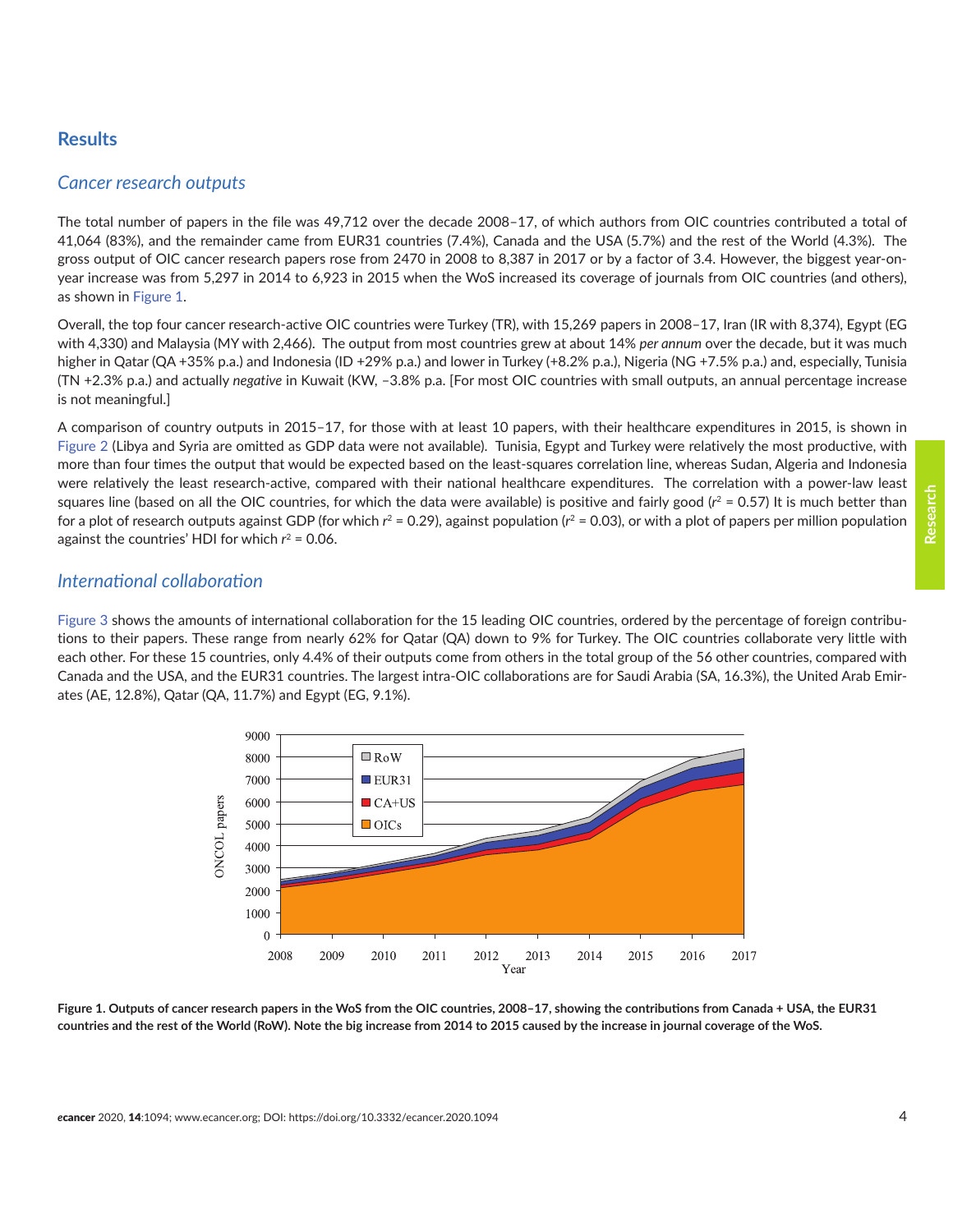<span id="page-4-0"></span>



**Figure 2. Plot of cancer research papers from 24 leading OIC countries in 2015-17, fractional counts, against their healthcare expenditures in 2016, US \$ million. Log-log scales. For ISO2 codes, see Table 1.**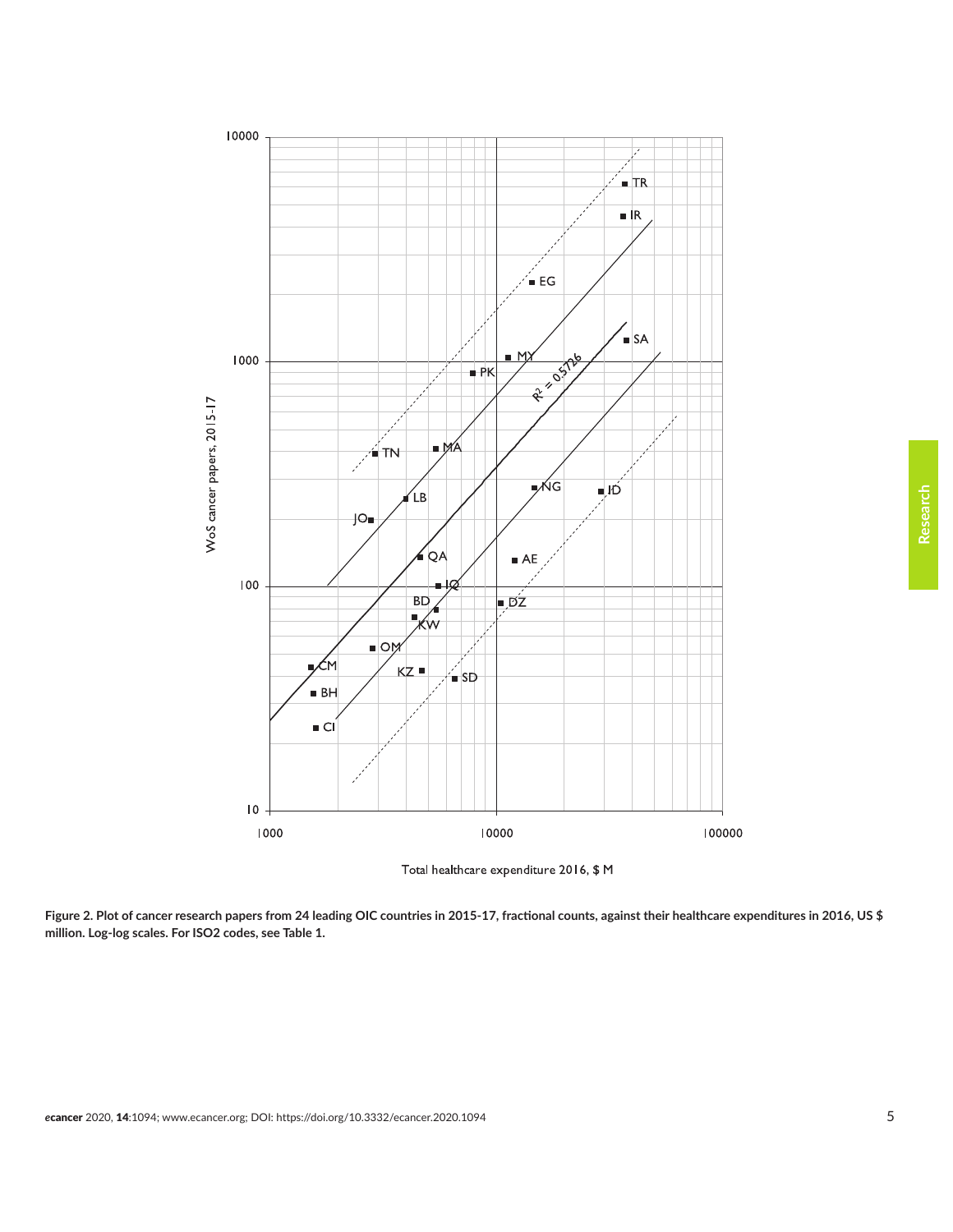<span id="page-5-0"></span>

**Figure 3. The proportion of outputs through collaboration by the leading OIC countries with others in the group, Canada and the USA, the EUR31 countries and the rest of the World (RoW), for 2008–17. For ISO2 country codes, see [Table 1](#page-6-0).**

#### *Specialisation of OIC countries on cancer sites and research types*

[Figure 4](#page-7-0) shows the number of papers (integer counts) on each of the major cancer sites, together with their disease burden for the OIC countries in 2010. The different OIC countries varied in the percentages of their overall cancer research outputs that were relevant to each cancer site, relative to the percentages shown in [Figure 4](#page-7-0). There were 2,985 papers on children's cancer (6.0%), reflecting the relatively high burden from paediatric cancers in the OIC countries (8.4% of their overall cancer burden in DALYs, compared with 2.4% in European countries).

[Table 2](#page-8-0) shows the relative concentration of the leading 15 OIC countries on research on the different anatomical sites. The figures compare each country's fractional production compared with that of all 57 OIC countries. For example, breast cancer (MAM) accounted for 13.3% of all OIC cancer papers and Malaysia (MY), which published a total of 2,466 cancer research papers, would have been expected to publish 327 on breast cancer. Its actual total was 501 papers, 1.53 times the expected value, and the difference was statistically highly significant (*p* < 0.01% on the Poisson distribution with one degree of freedom). Gynaecological cancers (GYN) were calculated as the total of cervical, fallopian tube, ovarian, uterine and vulva cancers. The cells are tinted in five bands, chosen to show minor (>  $\sqrt{2}$  or <  $1/\sqrt{2}$ ) and major (> 2 or < 0.5) departures from the 'norm' value of unity.

[Figure 5](#page-9-0) shows that the type of research most published by the 57 OIC countries as a group was genetics, with over 16% of the total, followed by prognosis (biomarker-related research) and chemotherapy with 10% and surgery with 9%. Radiotherapy research accounted for just 4% of papers. Palliative care research only represented 1.3% of the total OIC output; it was concerned primarily with breast cancer patients (120 out of 657 papers, or 18%) and children (78 papers, 12%). The distribution of OIC cancer research papers between the different research types is almost exactly the same as that in Europe (EUR31;  $r^2 = 0.97$ ) [\[14\].](#page-14-0) [Table 3](#page-9-0) shows the relative commitment to particular domains of cancer research across the 15 research-active countries, which is prepared similarly to [Table 2](#page-8-0).

**Research**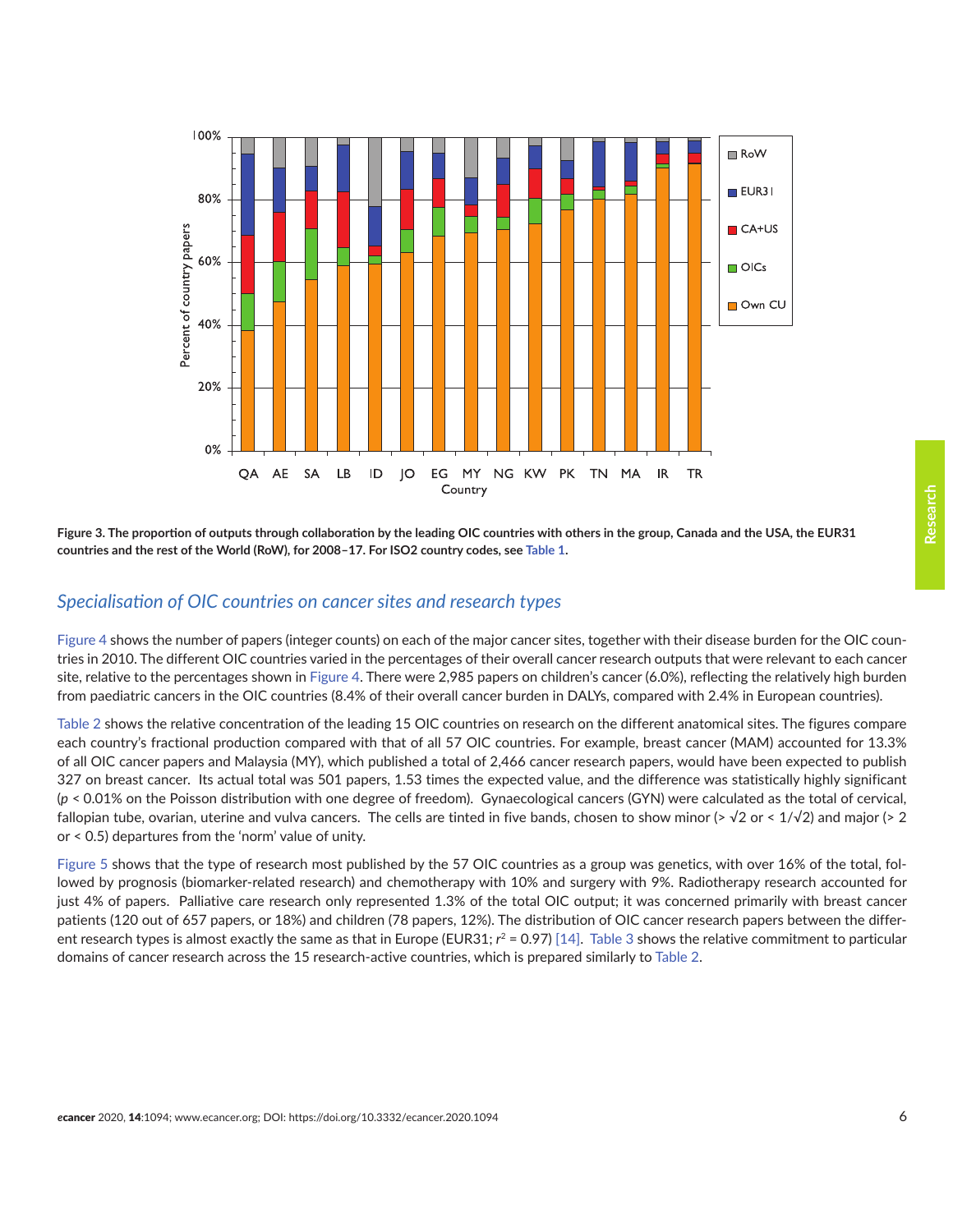| <b>Countries</b>       | ISO <sub>2</sub> | Pop   | GDP/caput | <b>Countries</b> | ISO <sub>2</sub> | Pop  | GDP/caput |  |
|------------------------|------------------|-------|-----------|------------------|------------------|------|-----------|--|
| <b>U</b> Arab Emirates | AE               | 8.1   | 44640     | Morocco          | <b>MA</b>        | 32.6 | 3080      |  |
| Afghanistan            | AF               | 33.4  | 670       | Mali             | ML               | 16.3 | 820       |  |
| Albania                | <b>AL</b>        | 3.2   | 4450      | Mauritania       | <b>MR</b>        | 3.6  | 1370      |  |
| Azerbaijan             | AZ               | 9.4   | 7600      | Maldives         | <b>MV</b>        | 0.4  | 8260      |  |
| Bangladesh             | <b>BD</b>        | 152.4 | 1080      | Malaysia         | <b>MY</b>        | 29.3 | 11120     |  |
| <b>Burkina Faso</b>    | <b>BF</b>        | 17.5  | 690       | Mozambique       | <b>MZ</b>        | 24.5 | 620       |  |
| Bahrain                | BH               | 1.4   | 20860     | Niger            | <b>NE</b>        | 16.6 | 420       |  |
| Benin                  | <b>BJ</b>        | 9.4   | 890       | Nigeria          | <b>NG</b>        | 167  | 2970      |  |
| <b>Brunei</b>          | <b>BN</b>        | 0.4   | 31590     | Oman             | <b>OM</b>        | 2.9  | 18340     |  |
| Cote d'Ivoire          | CI               | 20.6  | 1450      | Pakistan         | <b>PK</b>        | 180  | 1400      |  |
| Cameroon               | <b>CM</b>        | 20.5  | 1350      | Palestine        | <b>PS</b>        | 4.6  | 3090      |  |
| Djibouti               | DJ.              | 0.9   | 1030      | Qatar            | QA               | 1.9  | 92320     |  |
| Algeria                | DZ               | 36.5  | 5490      | Saudi Arabia     | SA               | 28.7 | 25500     |  |
| Egypt                  | EG               | 84.0  | 3210      | Sudan            | <b>SD</b>        | 37.2 | 1710      |  |
| Gabon                  | GA               | 1.6   | 10410     | Sierra Leone     | <b>SL</b>        | 6.1  | 770       |  |
| Guinea Bissau          | GW               | 1.6   | 590       | Senegal          | SN               | 13.1 | 1025      |  |
| Gambia                 | <b>GM</b>        | 1.8   | 460       | Somalia          | SO               | 9.8  | 728       |  |
| Guinea                 | GN               | 10.5  | 470       | Surinam          | SR               | 0.5  | 9590      |  |
| Guyana                 | GY               | 0.8   | 4036      | Syria            | SY               | 21.1 | 1850      |  |
| Indonesia              | ID               | 245   | 3630      | Chad             | TD               | 11.8 | 980       |  |
| Iraq                   | IQ               | 33.7  | 6410      | Togo             | <b>TG</b>        | 6.3  | 550       |  |
| Iran                   | IR               | 75.6  | 6550      | Tajikistan       | TJ               | 7.1  | 1350      |  |
| Jordan                 | <b>JO</b>        | 6.5   | 4590      | Turkmenistan     | <b>TM</b>        | 5.2  | 7530      |  |
| Kyrgyzstan             | KG               | 5.4   | 1260      | Tunisia          | <b>TN</b>        | 10.7 | 4035      |  |
| Comoros                | <b>KM</b>        | 1.0   | 555       | Turkey           | <b>TR</b>        | 74.5 | 10630     |  |
| Kuwait                 | <b>KW</b>        | 2.9   | 49300     | Uganda           | UG               | 35.6 | 670       |  |
| Kazakhstan             | KZ               | 16.4  | 12475     | Uzbekistan       | UZ               | 28.1 | 2070      |  |
| Lebanon                | <b>LB</b>        | 4.3   | 8120      | Yemen            | YE               | 25.6 | 1330      |  |
| Libya                  | LY               | 6.5   | 7820      |                  |                  |      |           |  |

<span id="page-6-0"></span>Table 1. List of the OIC countries, with their ISO2 codes, populations in 2015 (million) and their GDPs *per caput* in that year (US dollars).

There were only 684 clinical trial papers (1.4%), for all four phases: this is fewer than the world average (3.2%) in the same years and much below the percentages in Canada (7.8%) and the four leading European countries (France, Germany, Italy and the UK = 9.6%). In the nine years (2009-17) for which funding data in the WoS were available, only 314 out of 654 clinical trial papers (48%) had a financial acknowledgment, and of these, only 111 acknowledged support from a pharmaceutical or biotech company (17% of the total).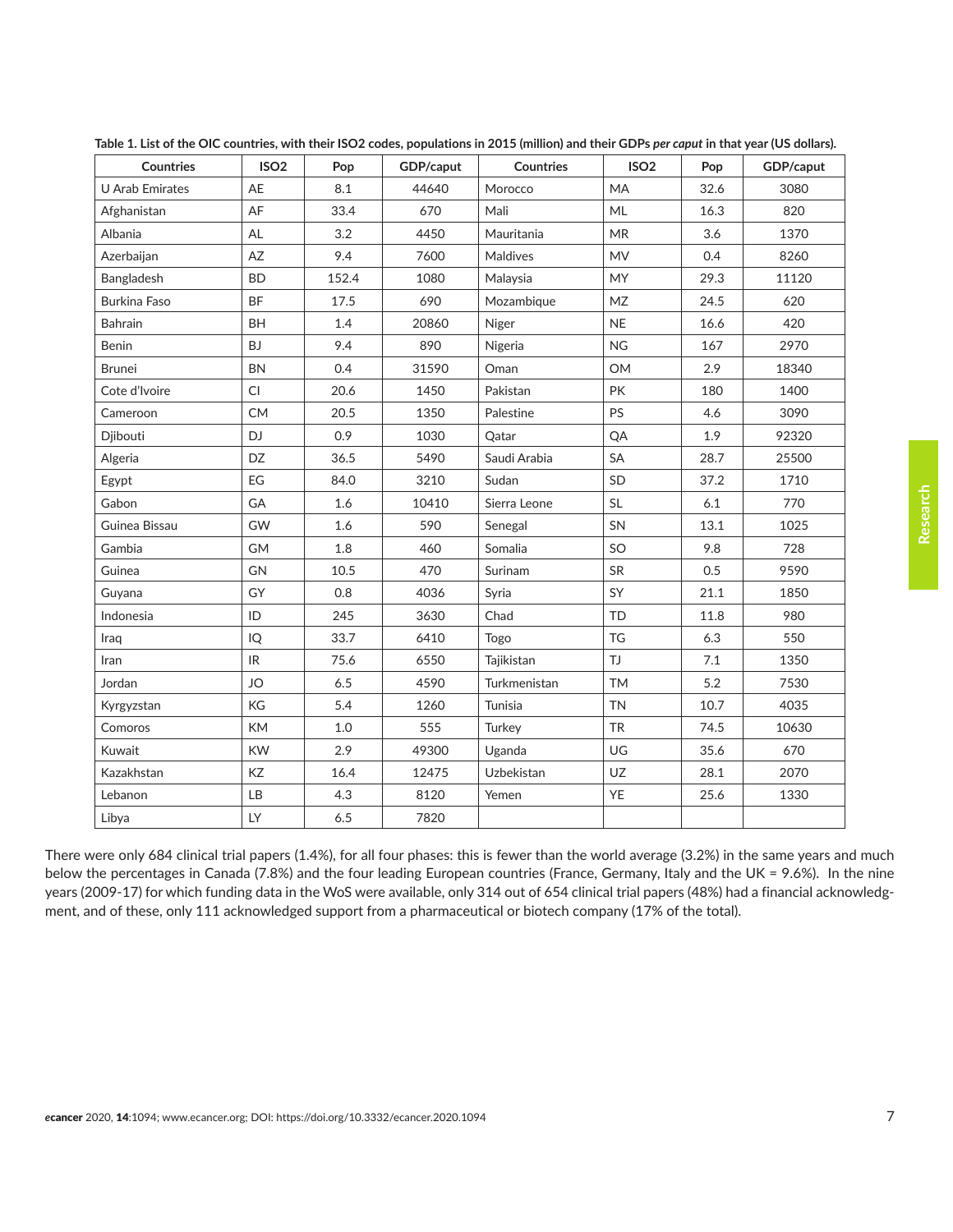<span id="page-7-0"></span>

**Figure 4. Percentages of all OIC cancer research papers, 2008–17, on individual cancer sites (integer counts) plotted against their collective burden (in DALYs; WHO data for 2010). (Blue spots: male cancers; pink spots: female cancers.) BLA=Bladder; CER=Cervix; CNS=Central nervous system; COL=Colon and rectum; GAL = gall bladder; HAE = Haematology; HEN=Head and Neck; KID = Kidney; LIV = Liver; LUN = Lung; MAM = Breast; OES = Oesophagus; OVA = Ovary; PAN = Pancreas; PRO = Prostate; SKI = Skin (incl. Melanoma); STO = Stomach; TES = Testicles; UTE = Uterus***.*

#### *Analysis of funding acknowledgments*

The percentage of OIC cancer research papers in 2009–17 without contributions from non-OIC countries rose from 16% in 2009 to 32% in 2017: this rise is partly an artefact because the WoS increased its coverage of acknowledgments over the period. The corresponding percentages for papers with third-country collaboration rose from 54% to 65%. It is also clear that the latter have many more funding acknowledgments, by a factor of two, or even more in the early years of the study period. The mean number of funders was only 1.3 for the non-collaborative papers but rose steadily from 2.6 to 4.4 for the ones with a non-OIC co-author.

It also appeared that there was relatively little explicit contestable funding for the OIC researchers, and their predominant sources of support were from their university funds rather than from government agencies running competitive support schemes ([Table 4](#page-10-0)). This was particularly true for Iran, where universities were acknowledged more than ten times as often as government agencies. However, a few OIC countries received more support from government departments and agencies than they did from universities (notably Tunisia and Pakistan, but also Indonesia and Bangladesh). None of them had any significant sources of charitable funding (either collecting charities or endowed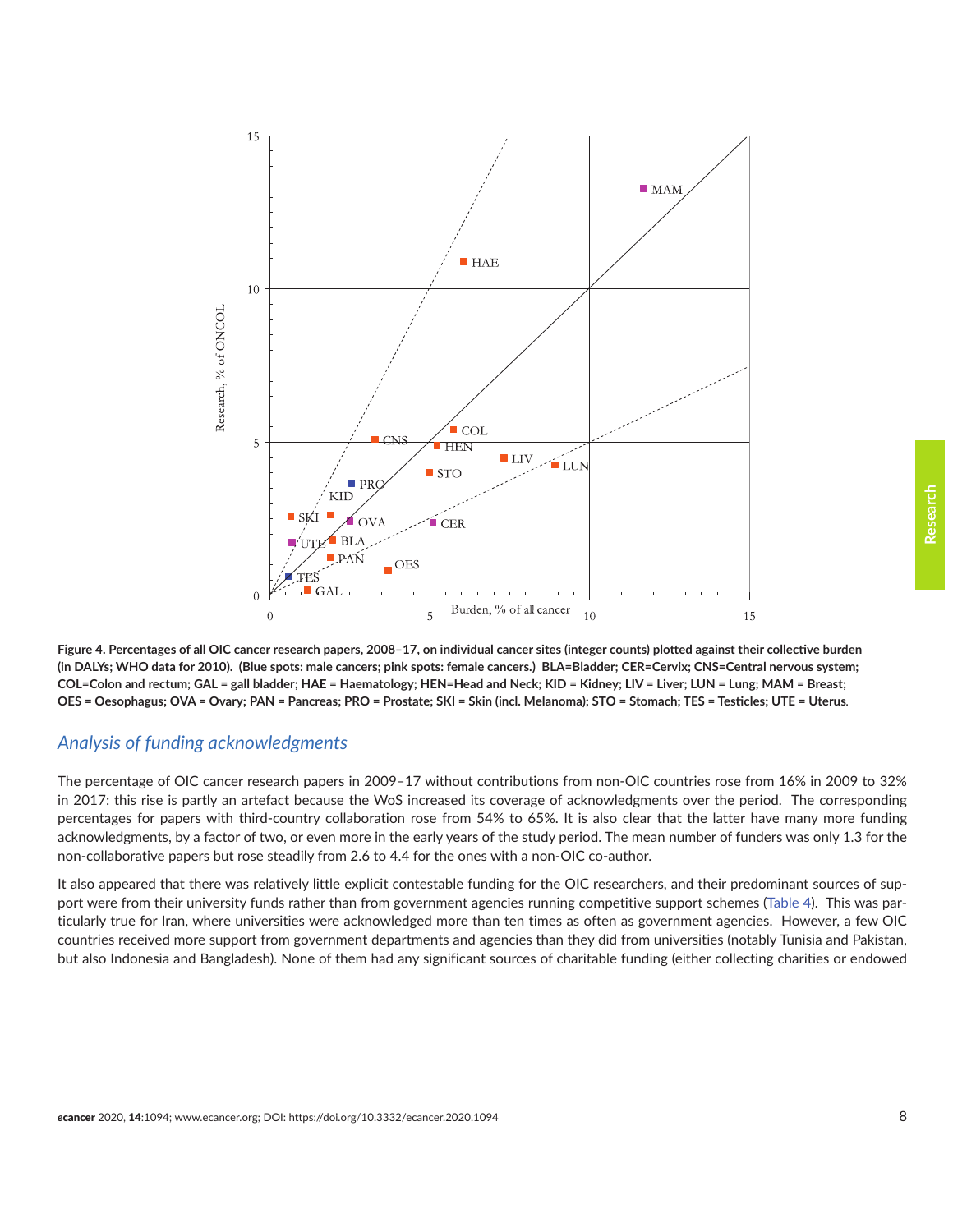<span id="page-8-0"></span>foundations) which are common in Western Europe, North America and Australasia. The African Development Bank was acknowledged on only ten papers and the IsDB on seven of them. The leading non-OIC funders were the US government departments and agencies (*e.g*., the National Cancer Institute), who, in total, supported about 7.6% of all the OIC papers and charitable sources (e.g., Cancer Research UK and the Wellcome Trust). A support from industrial companies (led by Hoffman La Roche s.a., Novartis s.a., Sanofi-Aventis s.a. and Merck Inc.) only amounted to about 1.9% of the papers, compared with 6.6% in Europe [\[14\]](#page-14-0).

# *Analysis of citations*

The final analysis was of citations to papers published in 2008–13 for the OIC countries. The mean ACI for most of the individual OIC countries is below the average value (ACI = 9.0) for the whole set of OIC cancer research papers and well below the world average 5-year citation score of 16 cites in these years. The results are shown in [Table 5,](#page-10-0) with the countries ranked by their 'World-Scale' performance, i.e., the proportion of their papers with enough cites to put them in the top 5% of all the OIC papers, which is 29 cites or more. This is calculated relative to the mean of 100. WS is below average for IR and all the countries below it in the table, but even the better performing countries' presence among the top 5% is not significant on the Poisson distribution with one d/f. Indonesia (ID) performs well in terms of mean ACI probably because 27% of its citable papers are co-authored with the Netherlands and 29% with Japan. Qatar (QA) also does well, as 89% of its citable papers are internationally co-authored, two-fifths of them with the USA.

**Table 2. Relative output within cancer research to work on 11 cancer sites (codes below Figure 2) by the leading 15 countries (see Table 1), 2008–17. Cells where this ratio > 2.0 tinted green; >1.41 tinted pale green; <0.71 tinted yellow; <0.50 tinted pink. Values where the difference between the observed and expected values is statistically significant at** *p* **< 0.05 are shown in bold type.**

|           | <b>MAM</b> | <b>HAE</b> | <b>GYN</b> | <b>PED</b> | <b>COL</b> | <b>CNS</b> | <b>HEN</b> | <b>LIV</b> | <b>LUN</b> | <b>STO</b> | <b>PRO</b> |
|-----------|------------|------------|------------|------------|------------|------------|------------|------------|------------|------------|------------|
| <b>TR</b> | 0.83       | 1.19       | 1.25       | 1.40       | 0.90       | 1.36       | 1.09       | 0.87       | 1.57       | 1.40       | 1.15       |
| IR        | 1.24       | 0.86       | 0.78       | 0.74       | 1.08       | 0.78       | 0.90       | 0.57       | 0.52       | 1.13       | 0.87       |
| EG        | 0.78       | 0.93       | 0.67       | 0.99       | 0.79       | 0.63       | 0.56       | 2.78       | 0.72       | 0.76       | 0.61       |
| <b>MY</b> | 1.53       | 0.73       | 0.99       | 0.42       | 1.69       | 0.57       | 1.28       | 0.72       | 0.58       | 0.41       | 0.71       |
| SA        | 1.07       | 0.72       | 0.76       | 0.66       | 1.44       | 0.96       | 1.21       | 1.28       | 0.82       | 0.75       | 0.77       |
| <b>PK</b> | 1.07       | 0.94       | 0.94       | 0.64       | 0.57       | 0.71       | 1.46       | 1.04       | 0.57       | 0.52       | 0.93       |
| <b>TN</b> | 0.89       | 1.00       | 0.86       | 0.98       | 1.37       | 1.05       | 0.93       | 0.84       | 1.23       | 0.96       | 0.58       |
| MA        | 0.82       | 1.05       | 1.25       | 1.07       | 0.73       | 1.50       | 1.45       | 0.94       | 1.67       | 1.23       | 0.38       |
| <b>NG</b> | 1.25       | 0.74       | 1.98       | 1.46       | 0.45       | 0.65       | 1.48       | 0.50       | 0.38       | 0.44       | 1.84       |
| LB        | 0.96       | 2.10       | 0.39       | 1.66       | 1.51       | 1.01       | 0.77       | 0.77       | 0.88       | 1.59       | 1.10       |
| JO        | 1.36       | 1.11       | 0.65       | 2.11       | 1.33       | 1.06       | 0.85       | 0.13       | 0.49       | 0.18       | 0.97       |
| ID        | 1.37       | 0.61       | 1.61       | 1.14       | 0.95       | 0.45       | 1.03       | 0.80       | 0.65       | 0.32       | 1.21       |
| AE        | 1.39       | 0.74       | 0.94       | 0.85       | 0.96       | 0.74       | 0.71       | 1.08       | 0.79       | 1.16       | 0.42       |
| <b>KW</b> | 1.43       | 1.33       | 0.49       | 1.11       | 1.05       | 1.20       | 1.31       | 0.41       | 0.74       | 0.49       | 0.43       |
| QA        | 1.31       | 1.19       | 1.42       | 0.43       | 1.30       | 0.78       | 0.32       | 0.68       | 0.65       | 0.52       | 1.16       |
| Total     | 6593       | 5416       | 3092       | 2985       | 2687       | 2525       | 2421       | 2229       | 2113       | 1990       | 1806       |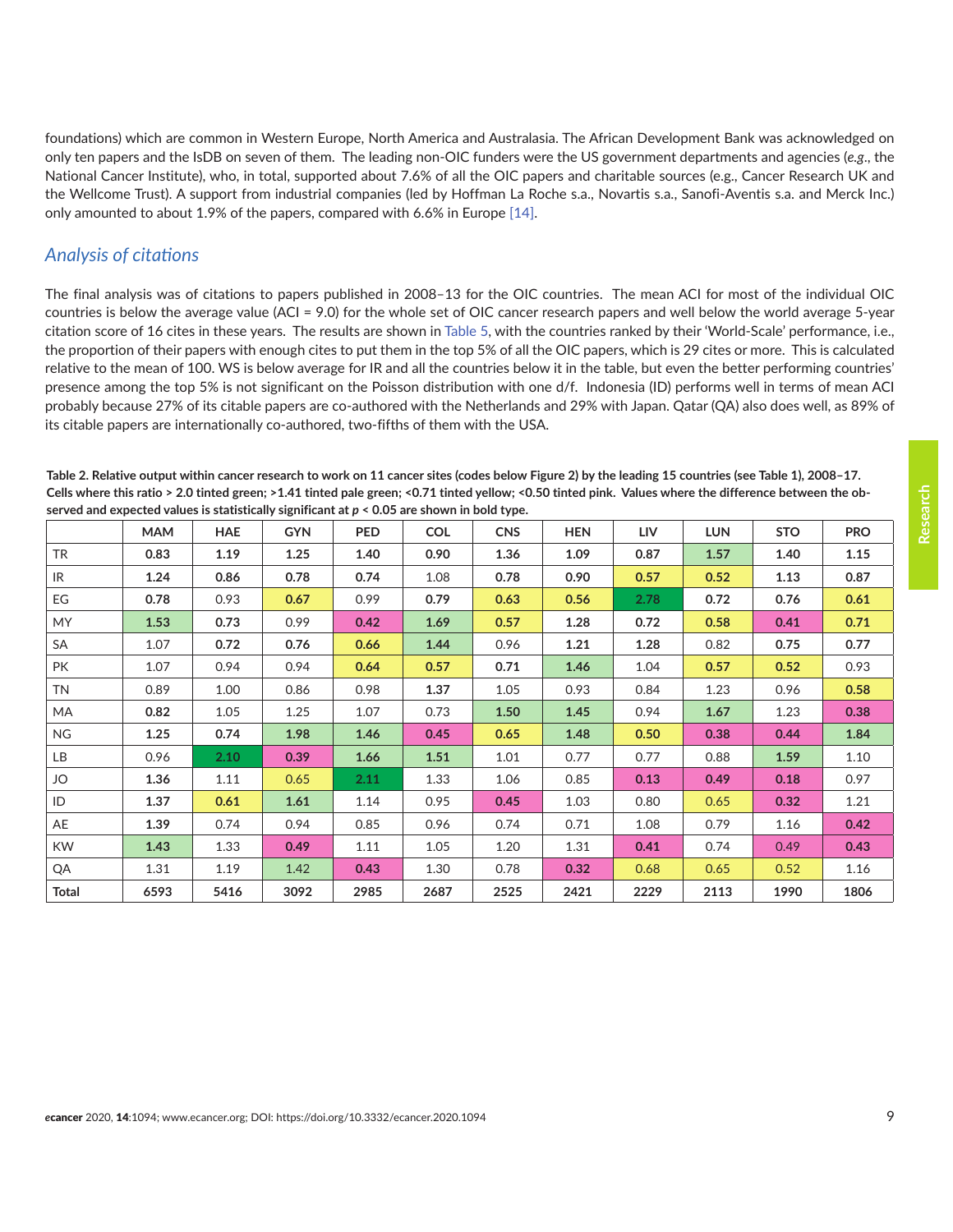<span id="page-9-0"></span>

**Figure 5. Percentages of OIC countries' cancer research, 2008–17, in 12 domains. GENE = genetics; PROG = prognosis; CHEM = chemotherapy; SURG = surgery; PATH = pathology; EPID = epidemiology; DIAG = diagnosis; RADI = radiotherapy; SCRE = screening; CLINT = clinical trials.; PALL = palliative care; QUAL = quality of life***.*

| Table 3. Relative output within cancer research of work on 10 research types (codes below Figure 5) by the leading 15 countries (see Table 1), 2008-17. |
|---------------------------------------------------------------------------------------------------------------------------------------------------------|
| Cells where this ratio >2.0 tinted green; >1.41 tinted pale green; <0.71 tinted yellow; <0.50 tinted pink. Values where the difference between the ob-  |
| served and expected values is statistically significant at $p < 0.05$ are shown in bold type.                                                           |

|              | <b>GENE</b> | <b>PROG</b> | <b>CHEM</b> | <b>SURG</b> | <b>PATH</b> | <b>EPID</b> | <b>DIAG</b> | <b>RADI</b> | <b>SCRE</b> | <b>CLINT</b> |
|--------------|-------------|-------------|-------------|-------------|-------------|-------------|-------------|-------------|-------------|--------------|
| <b>TR</b>    | 0.81        | 1.16        | 1.07        | 1.61        | 0.99        | 0.69        | 1.25        | 1.63        | 0.80        | 0.63         |
| IR.          | 1.26        | 0.78        | 1.26        | 0.50        | 0.82        | 1.11        | 0.81        | 0.55        | 0.86        | 1.20         |
| EG           | 1.05        | 1.28        | 1.12        | 0.97        | 1.25        | 0.62        | 1.26        | 0.87        | 0.72        | 1.66         |
| <b>MY</b>    | 1.13        | 0.65        | 0.73        | 0.46        | 0.99        | 1.05        | 0.59        | 0.41        | 1.91        | 0.66         |
| <b>SA</b>    | 1.03        | 0.80        | 1.02        | 0.71        | 1.06        | 0.88        | 0.78        | 0.58        | 1.20        | 0.60         |
| PK           | 0.88        | 0.93        | 0.79        | 0.70        | 1.19        | 1.32        | 1.23        | 0.78        | 0.83        | 0.29         |
| <b>TN</b>    | 1.43        | 0.93        | 0.42        | 0.69        | 1.57        | 1.51        | 0.73        | 0.95        | 0.70        | 0.60         |
| MA           | 0.70        | 0.36        | 0.42        | 1.71        | 0.89        | 0.67        | 1.15        | 1.45        | 0.79        | 0.31         |
| <b>NG</b>    | 0.37        | 0.52        | 0.62        | 1.16        | 0.77        | 1.43        | 1.15        | 1.13        | 3.74        | 0.41         |
| LB           | 0.68        | 0.86        | 1.30        | 1.19        | 0.63        | 0.84        | 0.52        | 1.20        | 0.69        | 1.68         |
| JO           | 0.89        | 0.91        | 0.86        | 0.98        | 1.00        | 1.40        | 1.04        | 0.92        | 1.27        | 0.20         |
| ID           | 1.43        | 0.83        | 1.18        | 0.84        | 0.59        | 1.42        | 0.66        | 0.74        | 1.06        | 0.98         |
| AE           | 1.02        | 0.98        | 1.09        | 0.68        | 1.19        | 1.10        | 0.86        | 0.64        | 1.15        | 0.42         |
| <b>KW</b>    | 1.04        | 0.38        | 0.67        | 0.46        | 2.05        | 0.50        | 2.12        | 0.71        | 1.10        | 0.10         |
| QA           | 0.76        | 1.02        | 0.64        | 0.84        | 0.53        | 1.45        | 0.70        | 0.55        | 2.11        | 0.80         |
| <b>Total</b> | 8124        | 4804        | 4799        | 4652        | 3578        | 2633        | 2529        | 1923        | 1071        | 684          |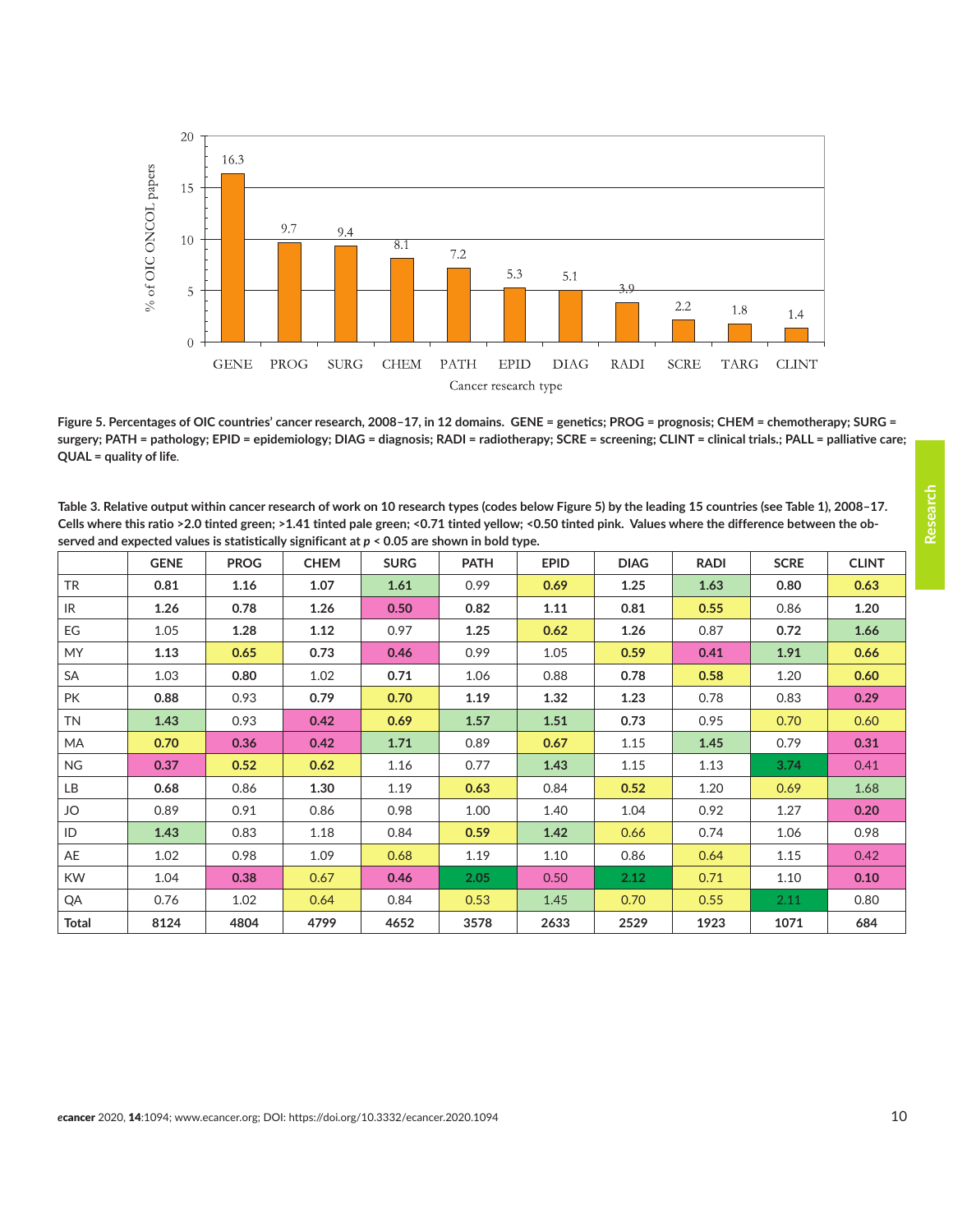|              | <b>OIC</b> countries |             |     | Non-OIC countries    |                  |      |            |  |  |
|--------------|----------------------|-------------|-----|----------------------|------------------|------|------------|--|--|
| Country      | ISO <sub>2</sub>     | <b>UNIV</b> | GOV | Country              | ISO <sub>2</sub> | GOV  | <b>PNP</b> |  |  |
| Iran         | IR                   | 3931        | 352 | <b>United States</b> | <b>US</b>        | 3575 | 1130       |  |  |
| Turkey       | <b>TR</b>            | 1735        | 865 | United Kingdom       | <b>UK</b>        | 1024 | 1260       |  |  |
| Malaysia     | <b>MY</b>            | 1328        | 917 | France               | <b>FR</b>        | 625  | 352        |  |  |
| Saudi Arabia | <b>SA</b>            | 1285        | 169 | Germany              | DE               | 534  | 346        |  |  |
| Egypt        | EG                   | 241         | 230 | Netherlands          | <b>NL</b>        | 392  | 241        |  |  |
| Pakistan     | <b>PK</b>            | 105         | 278 | Canada               | CA               | 359  | 267        |  |  |
| Tunisia      | <b>TN</b>            | 21          | 330 | Italy                | IT               | 275  | 345        |  |  |
| Lebanon      | LB                   | 116         | 65  | Spain                | ES               | 431  | 87         |  |  |
| Indonesia    | ID                   | 51          | 77  | Japan                | <b>JP</b>        | 395  | 64         |  |  |
| Bangladesh   | <b>BD</b>            | 18          | 26  | China                | <b>CN</b>        | 388  | 0          |  |  |

<span id="page-10-0"></span>**Table 4. Numbers of funding acknowledgments to universities (UNIV) and government departments and agencies (GOV) in 10 leading OIC countries and to government (GOV) and private-non-profit funders (PNP, collecting charities and endowed foundations) in 10 leading non-OIC countries, on OIC cancer research papers, 2009–17.**

**Table 5. Citation performance (five-year, fractional country counts) for cancer research papers from the 15 leading OIC countries in terms of arithmetic mean values (ACI mean) and presence in the top 5% (29 cites or more). Cells where this ratio >1.41 tinted pale green; <0.71 tinted yellow; <0.50 tinted pink. Numbers of papers with 29+ cites that are significantly below the values expected shown in bold type. For country codes, see Table 1.**

| Country   | <b>Citable papers</b> | <b>Cites</b> | <b>ACI mean</b> |                 |          | W.S. 5% |     |
|-----------|-----------------------|--------------|-----------------|-----------------|----------|---------|-----|
|           |                       |              |                 | <b>Expected</b> | Observed | Sign.   |     |
| SA        | 917                   | 8939         | 9.8             | 45.8            | 57.8     | n.s.    | 125 |
| QA        | 40                    | 536          | 13.3            | 2.0             | 2.4      | n.s.    | 117 |
| AE        | 150                   | 1399         | 9.3             | 7.5             | 8.6      | n.s.    | 114 |
| LB        | 259                   | 2259         | 8.7             | 12.9            | 12.9     | n.s.    | 99  |
| ID        | 86                    | 941          | 10.9            | 4.3             | 4.3      | n.s.    | 98  |
| EG        | 1615                  | 15056        | 9.3             | 80.8            | 78.1     | n.s.    | 96  |
| JO        | 209                   | 1546         | 7.4             | 10.5            | 9.3      | n.s.    | 88  |
| <b>MY</b> | 1119                  | 9438         | 8.4             | 56.0            | 49.6     | n.s.    | 88  |
| IR.       | 3030                  | 23722        | 7.8             | 151.5           | 115.4    | 0.25%   | 76  |
| <b>PK</b> | 785                   | 4020         | 5.1             | 39.3            | 15.1     | 0.01%   | 38  |
| <b>NG</b> | 286                   | 1524         | 5.3             | 14.3            | 5.3      | 1.50%   | 37  |
| <b>TR</b> | 7479                  | 39326        | 5.3             | 373.9           | 111.8    | 0.00%   | 30  |
| <b>TN</b> | 630                   | 3054         | 4.8             | 31.5            | 7.7      | 0.00%   | 24  |
| <b>KW</b> | 172                   | 947          | 5.5             | 8.6             | 2.1      | 2.36%   | 24  |
| MA        | 401                   | 1348         | 3.4             | 20.1            | 3.7      | 0.01%   | 19  |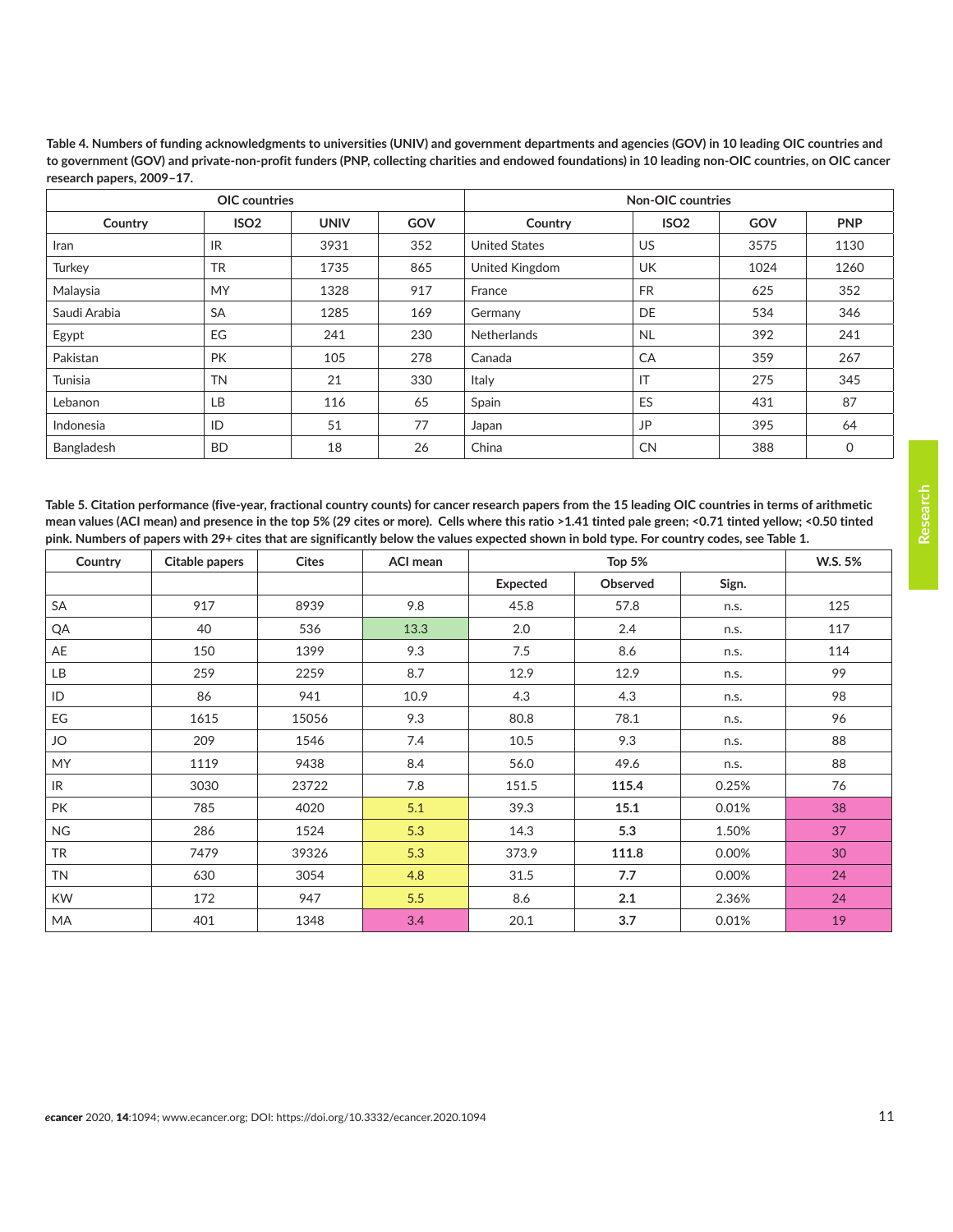| <b>Countries</b>                | Code       | <b>AE</b> | JO           | <b>KW</b> | <b>OM</b>      | QA             | Total | %    |
|---------------------------------|------------|-----------|--------------|-----------|----------------|----------------|-------|------|
| <b>Other Muslim countries</b>   | <b>MUS</b> | 154       | 269          | 89        | 93             | 166            | 771   | 39.4 |
| Levant including Turkey         | LEV        | 74        | 207          | 41        | 40             | 102            | 464   | 23.7 |
| <b>Western Europe</b>           | <b>EUR</b> | 60        | 29           | 23        | 13             | 80             | 205   | 10.5 |
| $Maghreb^* + Egypt$             | <b>MED</b> | 43        | 51           | 12        | $\overline{ }$ | 46             | 159   | 8.1  |
| Bhutan, India, Nepal, Sri Lanka | <b>IND</b> | 50        | 10           | 21        | 25             | 36             | 142   | 7.3  |
| Africa (Sub-Saharan)            | AFR        | 26        | 55           | 13        | 9              | 15             | 118   | 6.0  |
| Eastern Europe incl. Russia     | EEU        | 13        | 12           | 5         | 1              | 11             | 42    | 2.1  |
| Not known                       | <b>UNK</b> | 5         | 12           | 5         | 0              | 5              | 27    | 1.4  |
| East Asia                       | EAS        | 9         | $\mathbf{1}$ | $\Omega$  | 0              | 5              | 15    | 0.8  |
| Latin America                   | LAT        | 3         | $\mathbf{1}$ | $\Omega$  | 4              | $\overline{4}$ | 12    | 0.6  |
|                                 | Total      | 437       | 647          | 209       | 192            | 470            | 1955  |      |

<span id="page-11-0"></span>**Table 6. The numbers of cancer researchers from five Levantine countries: United Arab Emirates (AE), Jordan (JO), Kuwait (KW), Oman (OM) and Qatar (QA) in 2015–17 from different ethnic or national backgrounds, based on the Origins database classification of names into ten geographical regions.**

\*The Maghreb consists of Algeria, Libya, Mauritania, Morocco and Tunisia.

#### **Discussion**

As a political group, the OIC countries shoulder a significant and growing global burden of new cancer cases and cancer deaths [\[11\]](#page-14-0). The ratio of deaths from cancer to the number of new cases is 0.62 in the OIC countries as a group but only 0.46 in Europe and 0.29 in North America and Oceania. These data show that treatment in the OIC countries, particularly those in Africa, lags significantly behind that available in other parts of the world. The burden of cancer is only set to grow as countries complete their demographic and epidemiological transitions. Furthermore, globalisation also increases OIC countries' risk from increasing exposure to procancer risk factors such as tobacco [\[6,](#page-13-0) [7\].](#page-13-0)

National cancer research activity is important for two reasons. First, it enables these countries to apply and adapt international treatment standards based on national burden and practice, and second, it can provide better career prospects to aid the retention of research-active cancer healthcare workers in the OIC and reduce the amount of emigration [\[18\].](#page-14-0) The provision of a high-quality medical research culture in a country will also attract international collaborations, which have become increasingly important for complex large-scale clinical trials. As a political group, the OIC is well placed in terms of both advocacies for cancer control across the vastly different member countries but also to leverage capacity and capability funding to build both mature and nascent cancer research systems within the National Cancer Control Plans. This will require radically different policy approaches.

The 57 OIC countries are very heterogeneous in terms of their cancer research outputs, with a factor of almost 90,000 between the most productive (Turkey, TR) and the least (Turkmenistan, TM). The developed countries of Western Europe show a close correlation between their cancer research outputs and their GDPs as do the countries of Eastern Europe and the former Soviet Union [\[14, 19\]](#page-14-0). However, the correlation for the OIC countries between GDP and cancer research output is much weaker, and the research correlates better with healthcare expenditure ([Figure 2](#page-4-0)). Again, this speaks to the need for a more formal central co-ordination and advocacy role for the OIC.

The analysis suggests that there are two broad groups of countries in terms of cancer research. Some publish many papers, notably in TR, Iran (IR), Egypt (EG) and Malaysia (MY) and far fewer in the UAE (AE), Indonesia (ID) and Sudan (SD). However, some countries well below the regression line have been severely affected by conflict, notably Kuwait and Yemen. In addition, OIC countries in Sub-Saharan Africa [Nigeria (NG), Sudan (SD), Côte d›Ivoire (CI) and Burkina Faso (BF)] are also performing well below what would be expected. For the latter three which fall into the fragile and low-income categories, this is to be expected, but Nigeria stands out as a key example of where there is an urgent need to significantly improve cancer research for a major emerging power.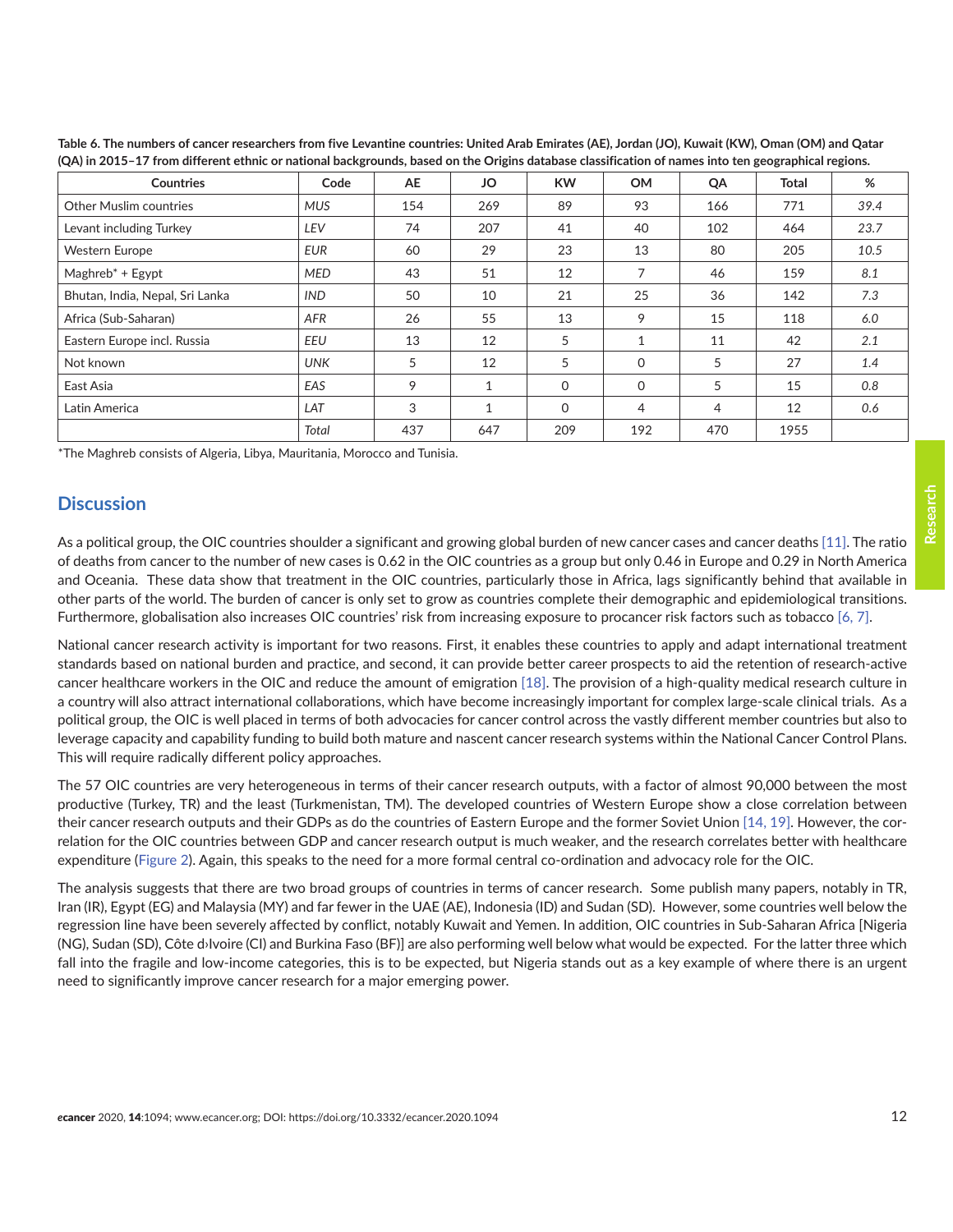**Research**

The strong showing of the OIC countries in genetics research [\(Figure 5](#page-9-0)), which is relatively basic, which is relatively basic, seems at odds with what is needed to inform national cancer control planning. Instead, it reflects the Western-dominated bias towards this research domain. One might have expected proportionately more research on screening and diagnosis and the means of treatment, such as surgery and radiotherapy. The widely different relative concentration of some countries on particular research types shown in [Table 3](#page-9-0) suggests that more international collaboration would be advantageous for those countries that are under-researching them.

We wondered if this distortion of the research agenda in favour of a pattern more suited to industrial countries might be caused by the research cadres in some of the small middle eastern countries having a high proportion of immigrants. We, therefore, listed the names of the cancer researchers in 2015–17 in five countries: the UAE, Jordan, Kuwait, Qatar and Oman. With the aid of a proprietary database of names, Origins, these were classed in 10 geographical groups. [Table 6](#page-11-0) shows the numbers of individuals in each group, after those listed with only initials were amalgamated with those whose given names were also given in the WoS. The allocation to the groups, "Levant including Turkey", "Maghreb plus Egypt" and "Other Muslim countries", was disputable as their Arab-sounding names appeared rather similar, and indeed, only about 8% of the names were classed as coming from the five countries. It is clear that immigrants only represented about a quarter of the total—western Europeans being the most numerous at 10% overall but 14% in the UAE and 17% in Qatar. However, [Table 3](#page-9-0) shows that genetics was not a priority for research in either country.

The funding analysis, though preliminary, showed that there was very little explicit contestable funding available in the OIC countries (except to their non-OIC partners). This is not a recipe for the production of high-impact research. It may also be one of the reasons for the lack of international collaboration shown in [Figure 3,](#page-5-0) except for Qatar, the UAE and Saudi Arabia, whose generous funding has attracted foreign partners. It may also account for the relatively poor citation performance on the global scale. The overall citation performance of the OIC countries (ACI = 9.0 cites in five years) is significantly lower than the global average, which was 16.3 in 2009. The relatively low citation rate for Turkey and Iran, the two largest OIC countries in terms of output, warrants further examination by national policy-makers. Notably, international collaborations in these countries are scarce, accounting for less than 10% of their output, but there is also a lack of contestable funding sources.

Many OIC countries have had to allocate resources to combat more prevalent communicable diseases and NCDs such as cardiovascular disease. They have younger populations and have failed to respond adequately to cancer, which is catching up as a major driver of mortality. Limited resources are made available at the national level to fund cancer research in these countries and, even when present, are channelled to genetic research. Clinical research in cancer is critical in these countries but severely lacking. Late-stage cancer diagnosis remains a major problem, and research into detection encompassing early diagnosis and screening should be prioritised. Patients diagnosed with cancer in these settings often get lost navigating the healthcare system, and local solutions may only be available if research is undertaken in this area [\[20, 21\].](#page-14-0) Cancer survival in many OIC countries also appears to be significantly lower than many equivalent non-OIC countries [\[22\],](#page-14-0) and the importance of improving cancer research ecosystems must be the key future strategy. Furthermore, cancer survivorship care is neglected as most health systems tend to be focussed on the provision of treatment and the management of short-term side effects from adjuvant cancer therapy. Findings from the ASEAN Costs in Oncology (ACTION) study, which included Malaysia and Indonesia, have shown that patients surviving cancer in the region continued to have persistently impaired health-related quality of life and high levels of psychological distress [\[23,](#page-14-0) [24\].](#page-14-0) Again, these are domains that lack any research focus across most OIC countries.

# **Limitations of this study**

One of the main limitations in this study is that the data were obtained from a single source, which may be less comprehensive in its coverage of papers from these countries than some others, such as MedLine or SCOPUS. However, MedLine only records the address of the corresponding author so would have failed to show the lack of internationalism of the OIC countries and would have omitted those, where the corresponding author was in a non-OIC country. The choice of the WoS rather than SCOPUS was primarily because of the availability of extensive software that enabled us to carry out the analysis efficiently. Moreover, the presence of additional papers in possibly less influential journals would have adversely affected the OIC countries' citation scores.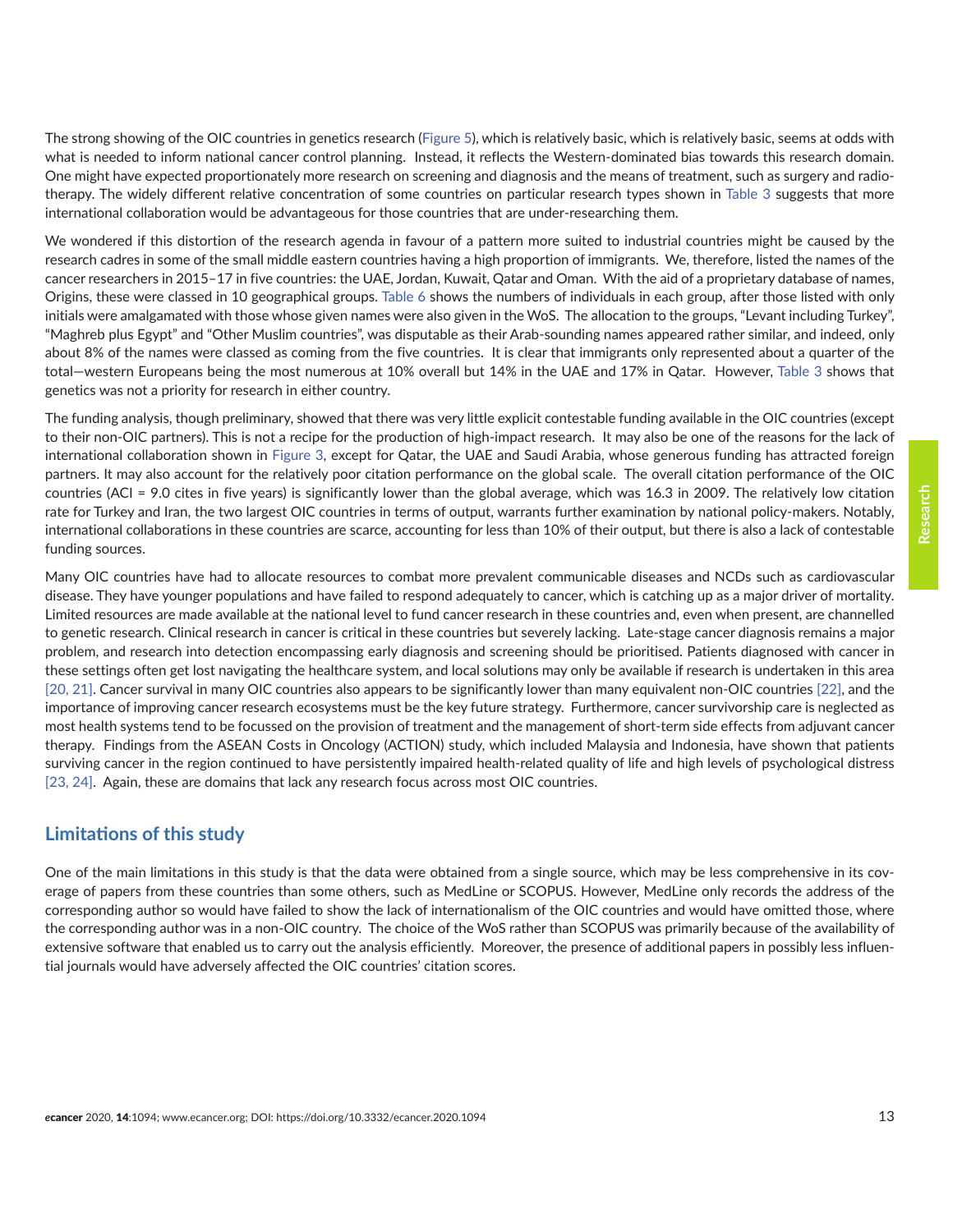# <span id="page-13-0"></span>**Conclusion**

The analysis demonstrates that cancer care remains under-researched across much of the OIC, and urgent action is needed to bolster cancer control. The Istanbul Declaration provided a useful framework to unite OIC member states, prioritise cancer in their health and development agenda and increase collaboration between member states and international organisations such as the UN and the World Health Organisation (WHO). Ongoing capacity-building efforts, e.g., Research for Health in Conflict (r4hc-mena.org) including cancer prevention programmes as well as technical and material assistance to improve early detection, diagnosis and treatment are welcome, but it is imperative that the significant deficits in cancer research output are addressed now. The OIC as a political body should strengthen existing collaborative networks, form new research and health policy partnerships and work collectively to address key research and policy issues both at national and trans-OIC levels.

# **Acknowledgments**

The authors are grateful to Philip Roe for the provision of macros (Visual Basic for Applications programs for MS Excel) that enabled us to carry out the analysis herein described.

# **Conflicts of interest**

The authors declare no conflicts of interest.

# **Funding**

This publication is funded through the UK Research and Innovation GCRF RESEARCH FOR HEALTH IN CONFLICT (R4HC-MENA); developing capability, partnerships and research in the Middle and Near East (MENA) ES/P010962/1.

#### **References**

- 1. Ibrahim A (2019) **All you need to know about the OIC** [Internet] Al Jazeera [cited 3 December 2019] [https://www.aljazeera.com/](https://www.aljazeera.com/news/2019/05/oic-190531055450527.html) [news/2019/05/oic-190531055450527.html](https://www.aljazeera.com/news/2019/05/oic-190531055450527.html) Date accessed: 3/12/19
- 2. OIC (2019). **History** [Internet] [https://www.oic-oci.org/page/?p\\_id=52&p\\_ref=26&lan=en](https://www.oic-oci.org/page/?p_id=52&p_ref=26&lan=en) Date accessed: 3/12/19
- 3. SESRIC (2019) **A brief on the organisation of Islamic Cooperation (OIC) and its institutions** [Internet] Date accessed: 3/12/19
- 4. Kutluk T, Ataş E, and Gültekin M, *et al* (2018) **Cancer control in member countries of Organization of Islamic Cooperation (OIC)—a status report & İstanbul declaration by the first ladies of OIC** *J Cancer Policy* **18** 25–32<https://doi.org/10.1016/j.jcpo.2018.10.003>
- 5. Abdul-Khalek RA, Guo P, and Sharp F, *et al* (2020) **The economic burden of cancer care for Syrian refugees: a population-based modelling study** *Lancet Oncol* **21**(5) 637–644 [https://doi.org/10.1016/S1470-2045\(20\)30067-X](https://doi.org/10.1016/S1470-2045(20)30067-X) PMID: [32359488](http://www.ncbi.nlm.nih.gov/pubmed/32359488)
- 6. Islamic Development Bank (2013) **IDB group reiterates commitment to healthcare in member countries at global vaccine summit** [Internet] [https://www.isdb.org/news/idb-group-reiterates-commitment-to-healthcare-in-member-countries-at-global-vaccine-summit](https://www.isdb.org/news/idb-group-reiterates-commitment-to-healthcare-in-member-countries-at-globa) Date accessed: 8/12/19
- 7. Hussain SF, Boyle P, and Patel P, *et al* (2016) **Eradicating polio in Pakistan: An analysis of the challenges and solutions to this security and health issue** *Global Health* **12**(1)<https://doi.org/10.1186/s12992-016-0195-3>PMID: [27729081](http://www.ncbi.nlm.nih.gov/pubmed/27729081) PMCID: [5059991](http://www.ncbi.nlm.nih.gov/pmc/articles/PMC5059991)